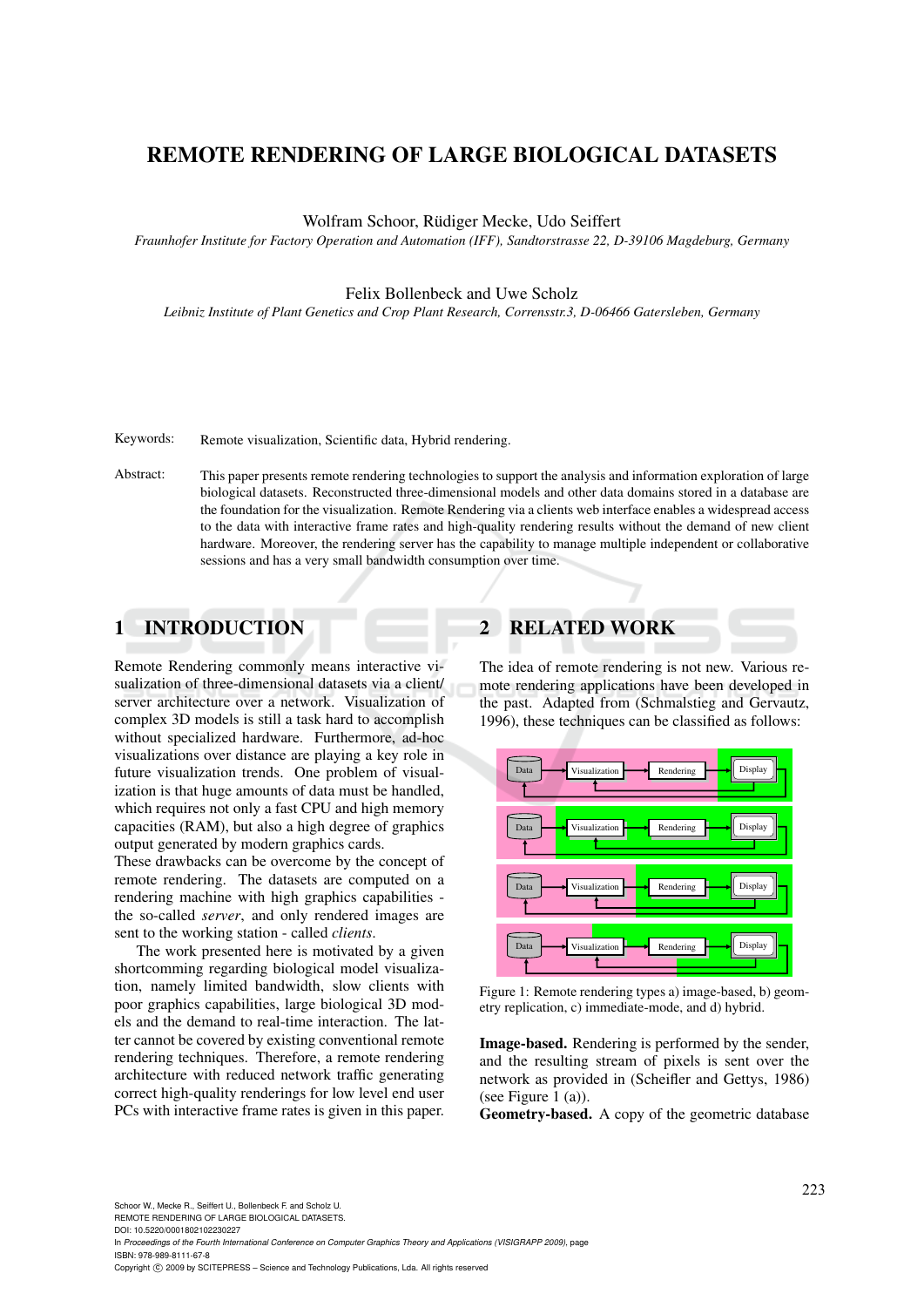is stored locally to be accessed by the rendering process. The database can either be available before application start (kept on local hard disk), or downloaded just before usage, such as VRML / X3D browsers can do (Gueziec et al., 1999) (see Figure  $1(b)$ ).

Immediate-mode Drawing. The low-level drawing commands used by drawing APIs are issued by the application performing the rendering. They are not immediately executed, but sent over the network as a kind of remote procedure call. The actual rendering is then performed by the remote machine (e.g. distributed GL (Shreiner et al., 2005)), see Figure 1 $(c)$ .

Hybrid Rendering. In this approach a 3D geometry as low resolution representation is rendered on the client's side and the server transmits images to the client as well. The used mode depends on the performed user action (computational vs. network load) (Koller et al., 2004) or is dynamically adapted to the available network capacities (see Figure 1  $(d)$ ).

Summarized, existing remote rendering techniques cover a wide range of problem statements including image-based remote renderings (suitable for fast network connections) or geometry-based remote renderings (e.g. cluster rendering with sufficient client's graphics hardware). Hybrid rendering methods for their capabilities could be identified as adequate rendering method for low and medium level clients using networks with medium network speed.

#### **SYSTEM DEMANDS** 3

In this section the requirements of the involved underlying system architecture and its components as well as special user interests are discussed. Main issues are the individual clients' hardware conditions in the network, the data transfer capabilities and the trait of scientific data.

Clients Condition. A medium-sized scientific bio institution with approximately 300 potential clients was evaluated. The premises of these clients are completely heterogeneous, they cover a big inventory of out-of-date machines<sup>1</sup> as well as a few state-of-theart hardware machines. The present operating systems are as diverse as the clients' hardware condition. Whereas the processor speed is widely feasible, the graphics hardware is not. These preconditions have to be taken into account in the design of a remote visualization application for large biological models.

Server Condition. Two different server machines could be used for testing the remote visualization performance.

The first one is a high performance computer with two Quad-Core Opteron 2.6 GHz, 16 GB RAM, a Quadro FX 5600 graphics card and furthermore a Tesla S870 processor with 500 GFlop and a shared 1 GBit connection (bottleneck) to the bio institution. An average server upload  $B_{up}$  of 2 MBit with average ping rates  $t_{avg}$  lesser than 23 ms could be identified  $(\sigma_{B_{up}} \approx 0.2 \text{ MBit}, \sigma_{t_{avg}} 3 \text{ ms})^2$ .

The second server is a minimal graphics server configuration with a 2.8 GHz Pentium IV with 4 GB RAM. The rendering job is done by one *Nvidia* 7800 GTX graphics card. This server is directly located at the bio institution. The minimum network connection for this setup is bound to the local switches and achieves 100 MBit.

Data Transfer. The data transfer capabilities are one major aspect in the remote data visualization and can be formulated regarding to Equation 1.

$$
B \geq \frac{(R_w R_h) C_{depth} f n}{c_{factor}} \tag{1}
$$

Without any compression  $c_{factor}$  and for a screen resolution  $R_w x R_h$  (XGA), a color depth  $C_{depth}$  of 3 Bytes/pixel and a frame rate  $f$  of 26 frames/sec for only one client  $n$ , this would require at least a bandwidth  $B$  of:

$$
B \ge \frac{(1024*768) pixel*3\,Bytes/pixel*26\,sec^{-1}*1}{1}
$$

$$
B \ge 60 \, MB \, \text{y} \, \text{t} \, e/s \tag{2}
$$

which is still high and only possible with at least 1 GBit/s ethernet<sup>3</sup> (see example calculation in Equation  $2$ ).

Using JPEG compression can reduce the image size by a factor  $c_{factor}$  of  $10-300$  (depending on the resulting image quality) and will also work with slower connections. The local network speed at the bio institution depends on the used switches and includes 100 MBit as well as 1 GBit connections. This fact prevents a standard remote rendering strategy due to the reason that high-quality renderings would not fit into a 100 MBit connection if a couple of other users share the same server connection (big  $n$ ).

Data Resources. The biological data pool consists of different data domains from biological material. Available data include specifically microtome serial section data, gene expression assays utilizing mRNA

 $^{1}$ e.g. *Win98* Pentium III with less or equal 500 MB RAM

 $2$  average measured with http://speedtest.com  $3$  SX GA requires around 100 MByte/s.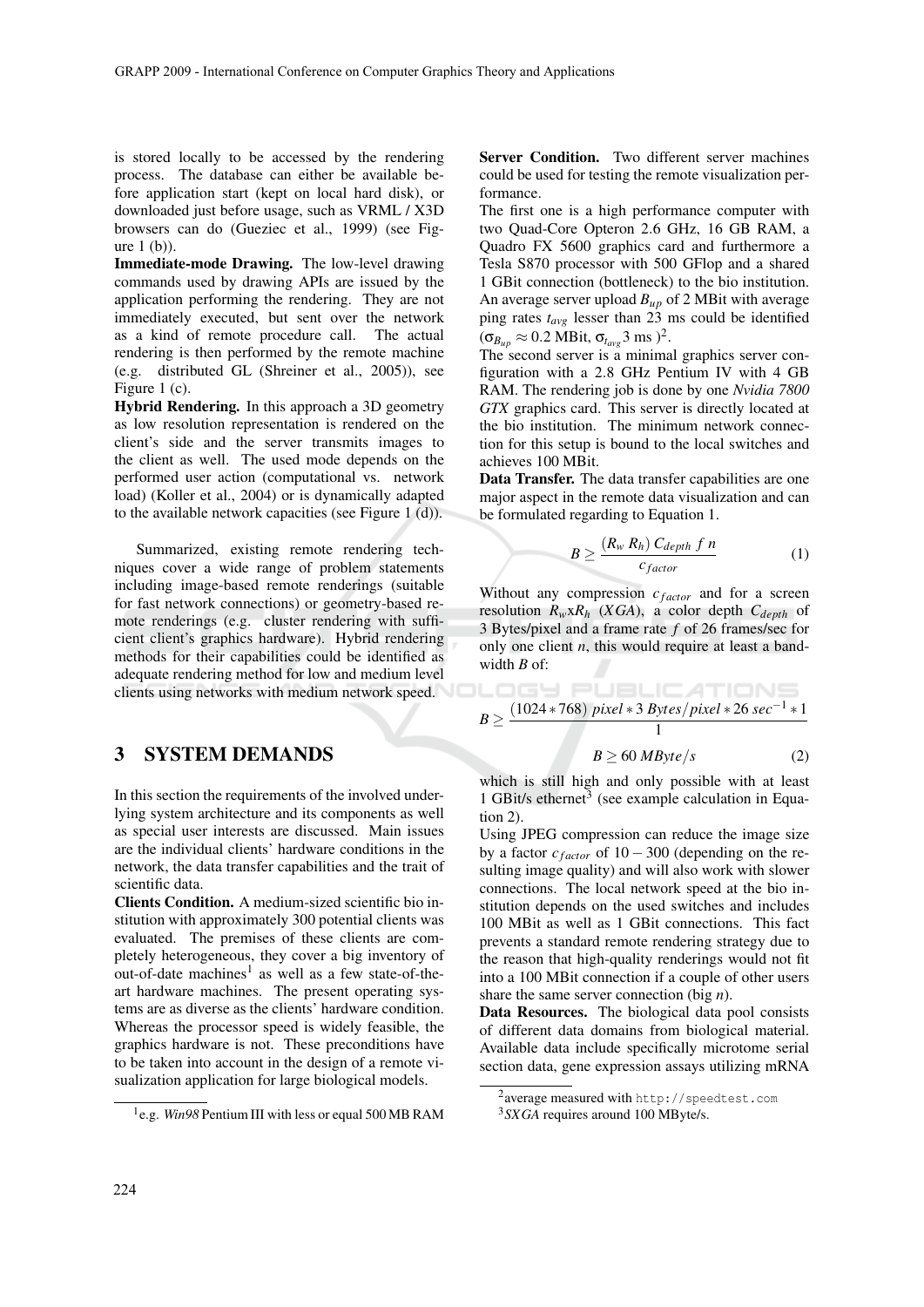in-situ hybridization (ISH) probing of histological cross-sections as well as magnetic resonance spectroscopy measurements  $(1H-NMR)$  of caryopses at different points in time. Other potential datasets, such as macroarray gene expression data or metabolomic assays by laser microdissection (LMD), could be integrated into the database to enhance synergy and facilitate the inference of analysis results. Figure 2 presents a pie chart breaking down the data distribution per model.



Figure 2: Data distribution for one model, the absolute data totaling around 9 GB.

Visualization Aspects. Another very important precondition is the function volume of the remote rendering application to develop. At the moment the bio researchers test a software application which is especially tailored to them, namely the *BioVizIt* application. This software is initially a single-user stand alone application, which is not network compatible but covers the rest of the desired functionality.

All these features and actions have to be considered as part of the resulting remote rendering application to best possibly support the biologist's work.

As conclusion, there are different possibilities to perform remote visualization tasks as proposed in Section 2. As possible candidates only those solutions are appropriate which meet the requirements (recall Section 3).

As solely remote rendering approach which fits the system requirements a hybrid rendering approach is applicable. Due to the specific visualization requirements depicted in this section a conception with an explicit control to data exchange mechanisms and adaption possibilities of the visualization is necessary. A solution to achieve this is to extend the existing BioVizIt application with specific hybrid remote rendering capabilities.

### 4 **THE HYBRID REMOTE RENDERING APPROACH**

In the following, the remote visualization concept is presented, where a hybrid rendering approach is the basis. Furthermore, the architecture's adaptions of the BioVizIt platform, referring to network compatibility and approaches addressing limited bandwidth, are described.

Hybrid Rendering. The following Figure 3 illustrates the idea of the hybrid approach.



□ Session related

 $\Box$ 

Figure 3: Sequential diagram of the proposed hybrid rendering approach.

**JEL** 

 $LATIC$ In the beginning of the rendering process (initial rendering request) a request with datasets' names and initial settings is sent to the server. As a result, the server application is loading the requested file from the database, and in addition a low resolution 3D geometry model (level of detail also LOD) is transferred to the client. For optimization purposes the same geometry model is loaded only once. Moreover, the graphics server submits the first remote-rendered image to the client.

If in the following, user navigation is performed (consecutive rendering requests), the local 3D model is rendered by the client itself. Fast movements can be achieved without having performance problems due to network limitations. The local 3D model can be reduced up to one per mill of the original 3D model's data amount. Even if the bandwidth is less than 10 MBit an initial loading delay for an unoptimized data transfer of 4 seconds for the complete low resolution model would be acceptable to the user, if afterwards a stable real-time interaction can be performed. In case of stopping the navigation or changing the scene graph for example, a command is immediately sent to the server (containing at least the new camera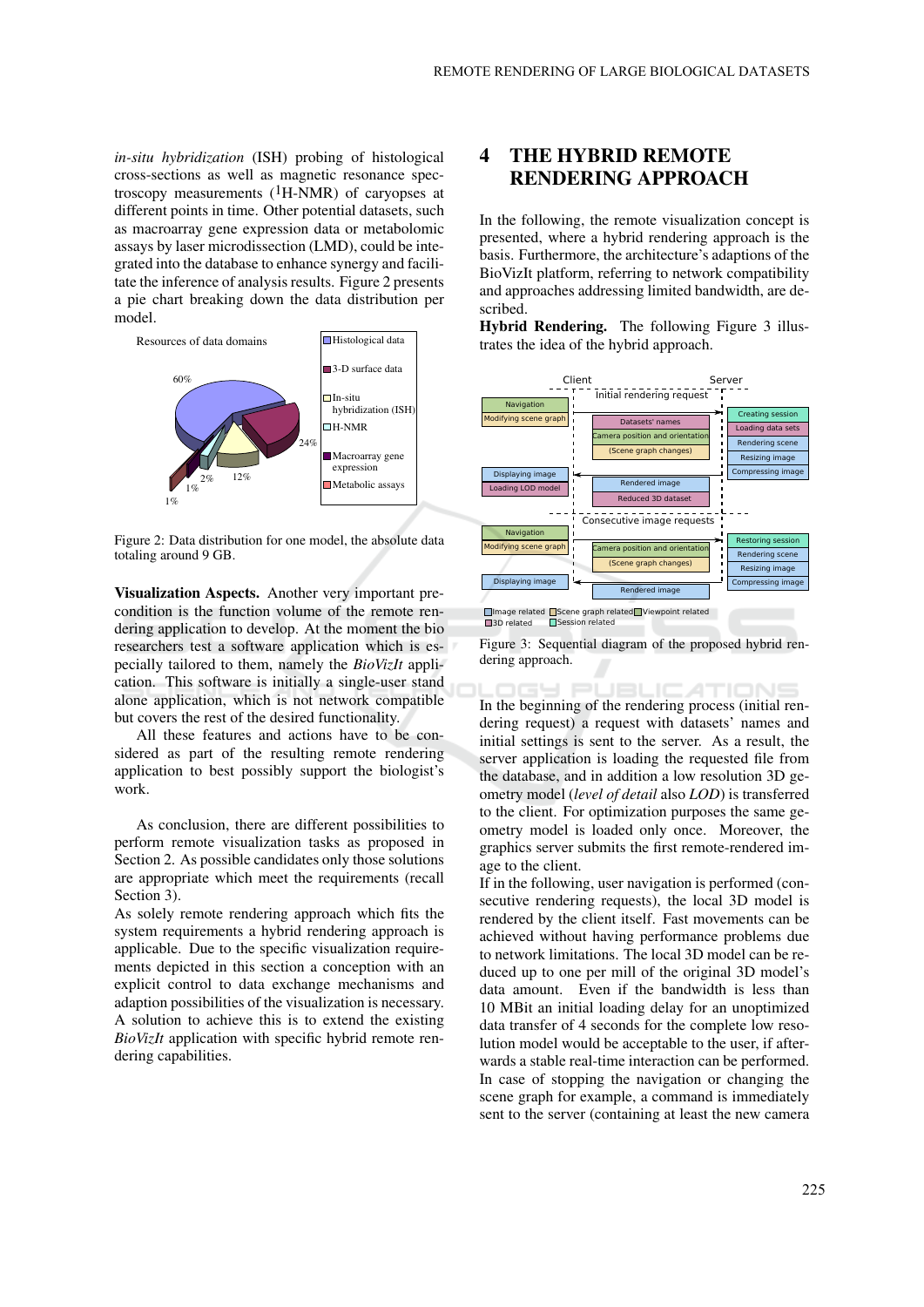position and orientation) to request a new rendered image. This approach ensures real-time model interactions with a high-quality rendering result during the model exploration.

Geometry Submission: The server stores the information of the original 3D models and also in coarser resolutions (*LOD*). Datasets are generated according to the proposed technique in (Schoor et al., 2009).

If a dataset is requested, the original dataset is loaded into the server application. At the same time a low resolution model is transferred from the database to the client

*Image Submission:* The image submission by demand is a concept to overcome the server network load. Additionally, image compression algorithms JPEG2000 (Taubman and Marcellin, 2001) are used to reduce the network traffic.

Network Interconnect. Another important aspect besides the underlying data transfer per se is how the data will be transported. To achieve high resolution rendering results on the client, only a reliable data transfer method is an option. This excludes for example UDP data transfer, because in this mode the correct rendering result is not warranted due to unordered or lost packages. The Transmission Control Protocol TCP is sufficient for the required purposes.

Adaption of the BioVizIt Platform. For an extension of the existing solution as server variant the functionality must be appended to network and session routines. Multiple network connections through clients must be promptly accepted and processed, using multi-threading techniques. User events are registered in a message queue. This queue is held in the operating system and members of the queue are passed to the application (for example panning the window). Received messages by the application are then handled in a procedure of the primary thread. To avoid blockages in the processing of this thread, a new  $thread - the "server thread" - is generated during the$ program start to wait for new client requests via TCP. If a client connects to the server over a predefined port, a new "client thread" is generated immediately for this client. This thread is responsible for further communication with the client.

The client thread reads the request from the server's socket thread and interprets it through the HyperText Transfer Protocol (HTTP). By accessing a virtual document, additionally the document area of the HTTP request is used, which includes the remote rendering control commands of the client for the server. These commands are processed sequentially.

At the end of this processing the client is enqueued to a list, which contains clients awaiting an image synthesis step.

#### 5 **RESULTS**

In this section, the essential aspects of the implementation are presented. Key issues for remote visualization are examined regarding the presented approach. Latency of Network. The latency at the beginning of a session depends on how the geometry transmission is handled. The coarse 3D model can first be accessed after full model upload. This can take a few seconds for the geometry transmission. This is an initial step which is only performed once a model is loaded. After that, the interaction is performed with latencies  $<$  30 ms due to local rendering. The server rendering result takes less than 1 s after the mouse button is released (indicating the end of user navigation).

Graphics Performance. The graphics performance of the client rendering stage depends on its hardware and on the level of detail in which the 3D model was submitted. For the tested application even on a Pentium III client a coarse 3D model with 20,000 points could be interactively visualized. During the observation of the model no rendering step is required (no model interaction). That means that a real-time application can be guaranteed for the model interaction.

Network Throughput. The network throughput per high resolution image request ( $>$  3-5 s) is equivalent to the physical size of this image and corresponds to approximately 300 kB. The geometry transfer per low resolution 3D model is approximately 4-5 MB in size. Scalability. The approach provided here has a good scalability. The rendering of scenarios, such as described in Section 3, can be accomplished on graphics servers without problems with interactive frame rates (Case 2: minimum graphics server solution). That means, in the worst case<sup>4</sup> the remote rendering image of the last handled client will be displayed with an additional delay of approximately 1 s if the data transfer is ignored. This is the theoretical maximum number of users which can be handled by the server under the assumption that a delay of more than 2 seconds is not acceptable to users. Taking the 100 MBit connection as lower bound for the data channel, more than 40 clients can request a full resolution image at the same time without causing additional delay at a client station. Assumed that a 2 MBit connection is the average connection condition for the server case 1, and a full image resolution is requested, only one client request per second is possible without causing an additional delay on the client.

Error Recovery. The error recovery is automatically performed by the network protocol layer (TCP) which provides explicit error corrections. Furthermore, a

 $^{4}$ e.g. a synchronous server request of 25 clients